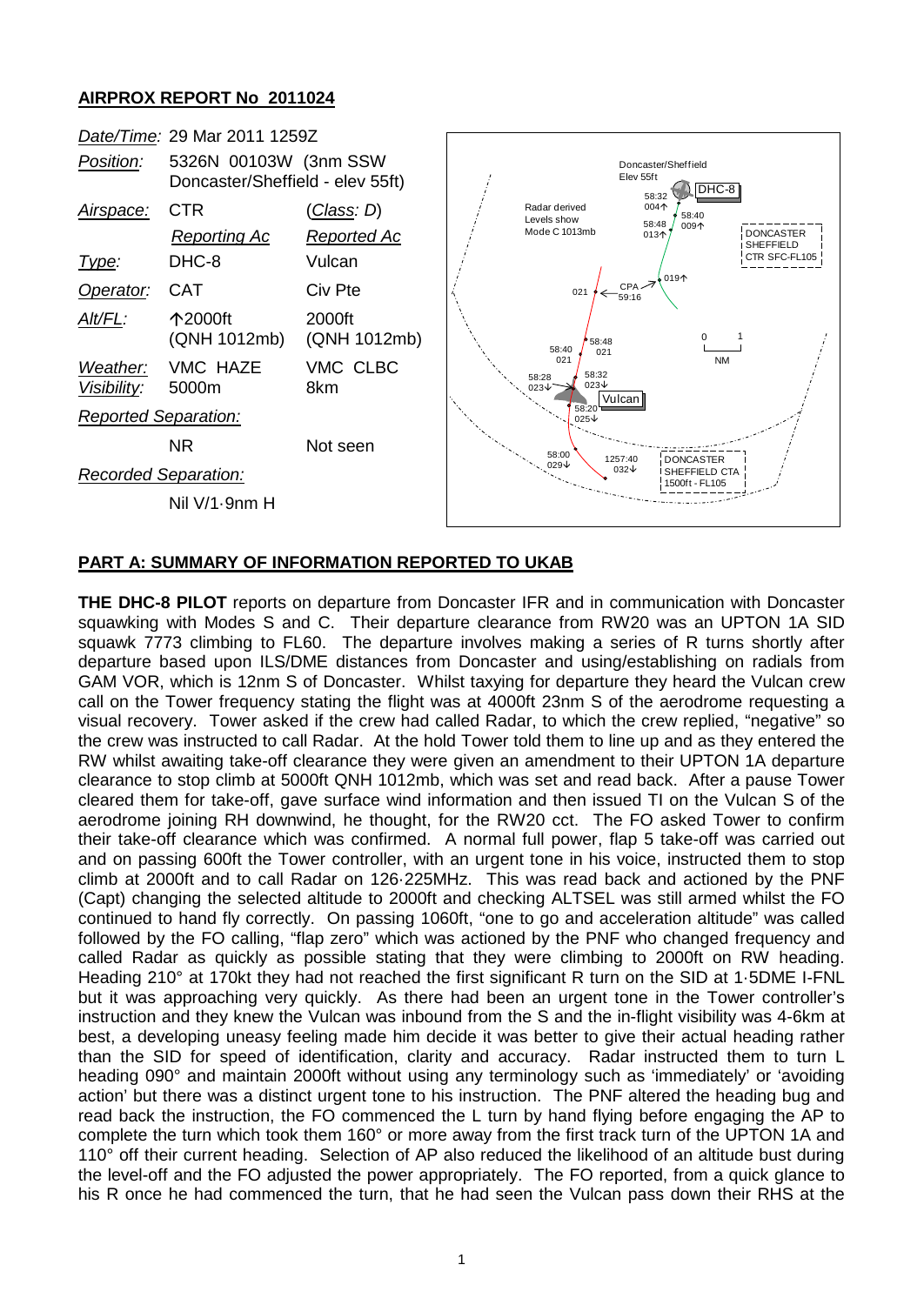same height and close but because of the poor visibility flying into sun and the physical side profile of the ac, the actual miss distance was difficult to judge. They were then in a position to continue with their normal take-off SOP actions of setting climb power and bleeds to on/normal. This had all happened very quickly owing to their full power, flap 5, 24-Tonne take-off with a 15° pitch-up climb attitude accelerating through 170kt to 200kt+ and a ROC >2500fpm. Radar then instructed them to climb to FL60 and turn L direct to UPTON and to call Scottish Control on 133·8MHz. After establishing with Scottish they were asked to contact Doncaster Radar on Box 2, which PNF did. They were asked if they had seen the Vulcan, how close it was, had they received a TCAS alert and would they be reporting the incident. The Capt confirmed that the FO had seen the Vulcan but owing to poor visibility the distance was difficult to judge and that a report would be submitted. No TCAS alerts had been generated and he assessed the risk as medium. He went on to state that the UPTON 1A and all Doncaster SIDs were not present in the FMS database which meant the departure was flown on raw data using the heading bug, initially hand flown until normally above acceleration altitude. With a normal take-off using FMS the PF asks for the FMS NAV mode to be engaged and he monitors the flightpath which would have, on this occasion, turned the ac R in accordance with the SID towards the oncoming Vulcan. However in this case the PF was actually hands-on controls following raw data and did not follow the SID R turn automatically and was able to react instantly to the L heading 090° instruction given by Radar.

**THE VULCAN PILOT** reports inbound to Doncaster VFR and in receipt of a TS from Doncaster Radar on 126·55MHz, squawking 6163 with Modes S and C. The visibility was 8km flying 2000ft below cloud in VMC. They were handed over to Doncaster Radar from Wyton and were issued a discrete code before they requested a visual join. They positioned to join downwind LH for RW20 at 180kt and were alerted to a DHC-8 getting airborne and they were told to maintain 2000ft but were not on a radar heading. They heard Radar tell the DHC-8 flight to turn onto 090° but they were not aware of its location relative to their ac and did not see it at any time.

**THE DONCASTER/SHEFFIELD APR** reports screening a U/T controller when the Vulcan flight requested a VFR joining clearance into the CTA for landing at Doncaster. The flight was issued a 6163 squawk and identified 4nm SE of GAM before being given clearance to enter VFR not above 4000ft. The crew requested to join downwind LH for RW20 and was cleared to do so. Meanwhile the DHC-8 flight had been released on an UPTON 1A departure climbing to 5000ft owing to overflying traffic. The Vulcan squawk was garbling with other traffic operating in the GAM area and when it reappeared it was noticed that the ac had tracked W through the RW20 climbout. At this time he had also taken over from the trainee and was attempting to stop the DHC-8 departure and also to ask the Vulcan flight to maintain 3000ft however, both attempts were unsuccessful. The Vulcan then turned R back towards the aerodrome for a LH cct and the DHC-8 flight, which was now on frequency, was given an immediate L turn and its climb stopped at 2000ft. The Vulcan passed behind the DHC-8 by about 2nm and joined downwind LH; the DHC-8 flight was given further climb once clear.

**ATSI** reports that the Airprox occurred at 1259:16 UTC, at a position 3nm to the SSW of Doncaster Airport, within the Doncaster CTR, Class D CAS. The Manual of Air Traffic Services (MATS), Part 1, Section 3, Chapter 4, Page 1, for the 'Integration of VFR flights with IFR Traffic in Class D CTR', paragraph 3.2 & 3.3 states:

'Instructions issued to VFR flights in Class D airspace are mandatory. These may comprise routeing instructions, visual holding instructions, level restrictions, and information on collision hazards, in order to establish a safe, orderly and expeditious flow of traffic and to provide for the effective management of overall ATC workload.

Routeing instructions may be issued which will reduce or eliminate points of conflict with other flights, such as final approach tracks and circuit areas, with a consequent reduction in the workload associated with passing extensive traffic information. VRPs may be established to assist in the definition of frequently utilised routes and the avoidance of instrument approach and departure tracks. Where controllers require VFR aircraft to hold at a specific point pending further clearance, this is to be explicitly stated to the pilot.'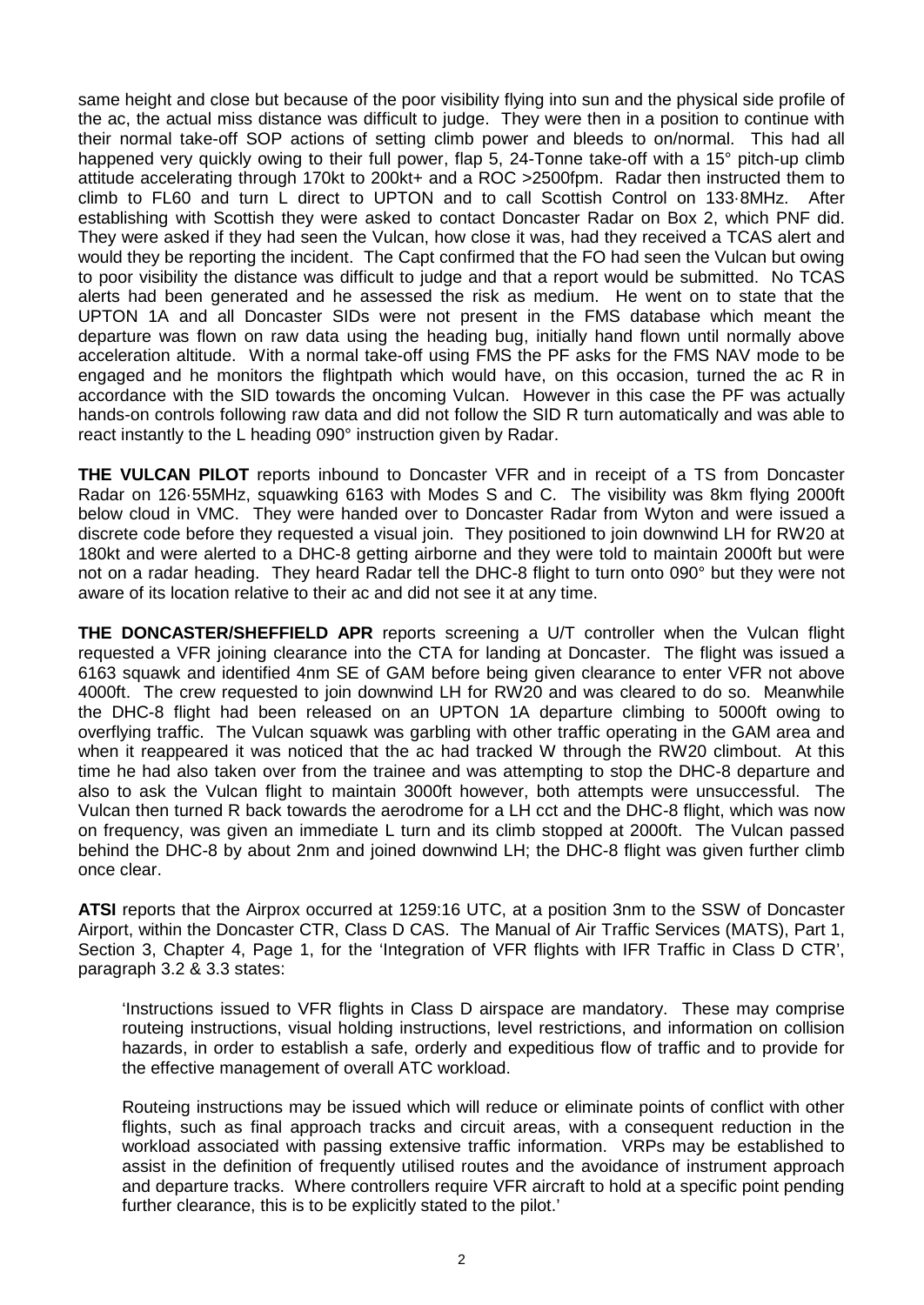The Vulcan was inbound to Doncaster VFR from Lyneham in order to be based at the airfield for the summer season. The arrival of the Vulcan was considered to be a high profile event at the airfield. In this regard the Radar controller had been asked to arrange for the ETA to be notified to the airfield in advance of the Vulcan's arrival.

The DHC-8 was departing IFR from Doncaster Airport on a scheduled flight to Jersey and was cleared for the Standard Instrument Departure (SID) 'UPTON 1A' from RW20. This required a R turn after departure to the SW climbing to altitude of 5000ft.

[UKAB Note (1): The UK AIP states UPTON 1A SID as 'Climb straight ahead to 555 QNH (500 QFE) or I-FNL D0.5 whichever is later, then turn right onto track 210°. At I-FNL D1.5 turn right onto track 250°. When passing GAM VOR R331 turn right to intercept GAM VOR R325.Cross GAM D13 at or above 4000. At GAM D14 turn to intercept GAM VOR R328, cross GAM D18 at FL60, to UPTON. (8%).']

RW20 was the notified RW in use. The Radar controller was providing an Approach RCS, together with a trainee under supervision. The Radar controller indicated that traffic levels were moderate with a number of ac on frequency, including traffic crossing the CTR at FL65 and traffic holding overhead Gamston at 3000ft.

METAR EGCN 291220Z 19006KT 150V240 9000 NSC 15/06 Q1013=

At 1252:25 the Vulcan flight initially contacted the Tower for a visual join. The RT was distorted and required 2 calls to establish two-way communication. Tower instructed the Vulcan flight to contact Radar.

At 1253:04, the Vulcan flight called Doncaster Radar, *"...Vulcan is for recovery we're twenty miles to the southeast at four thousand feet on er one zero zero seven for a visual join."* Doncaster Radar instructed the Vulcan crew to squawk 6163 and passed the QNH 1012. The Vulcan crew did not respond to this transmission and the controller called the Vulcan flight again. The Vulcan crew responded *"er Vulcan is squawking six one six three."* There was no readback of the QNH.

At 1253:54, the Vulcan crew requested a Traffic Service and Radar responded, *"Vulcan roger it's a Traffic Service and you're clear to enter controlled airspace er on track the Foxtrot November Yankee er VFR not above altitude four thousand feet and report field in sight."* The Vulcan crew replied requesting the QNH and QFE. Radar passed the QNH 1012, RW20 and QFE 1011. The Vulcan crew acknowledged, *"One zero one one ???not above four thousand on the er QNH one zero one two Vulcan."* The radar recording shows the Vulcan's position, 18·2nm SSE of Doncaster Airport tracking directly towards the airfield.

The Vulcan's clearance to enter CAS on track the FNY NDB, VFR not above altitude 4000ft, had the potential to conflict with IFR departures from RW20. At this point the Radar controller made a phone call to advise the airport authority of the Vulcan's arrival.

At 1255:36, the radar recording shows the Vulcan at an altitude of 4000ft, crossing the boundary of CAS. Later, when discussed, the Radar controller acknowledged that the pilot was not advised of the change in service from 'Traffic Service' to a 'Radar Control Service'. The Manual of Air Traffic Services, (MATS) Part 1, Section 1, Chapter 5, Page 1, paragraph 1.2.2, states:

'Pilots must be advised if a service commences, terminates or changes when:

- a) they are operating outside controlled airspace; or
- b) they cross the boundary of controlled airspace.'

At 1256:00, Tower coordinated the release of the DHC-8 and Radar issued a clearance to route, "UPTON 1A stop climb at 5000ft on QNH 1022". This required a R turn at an altitude of 555ft.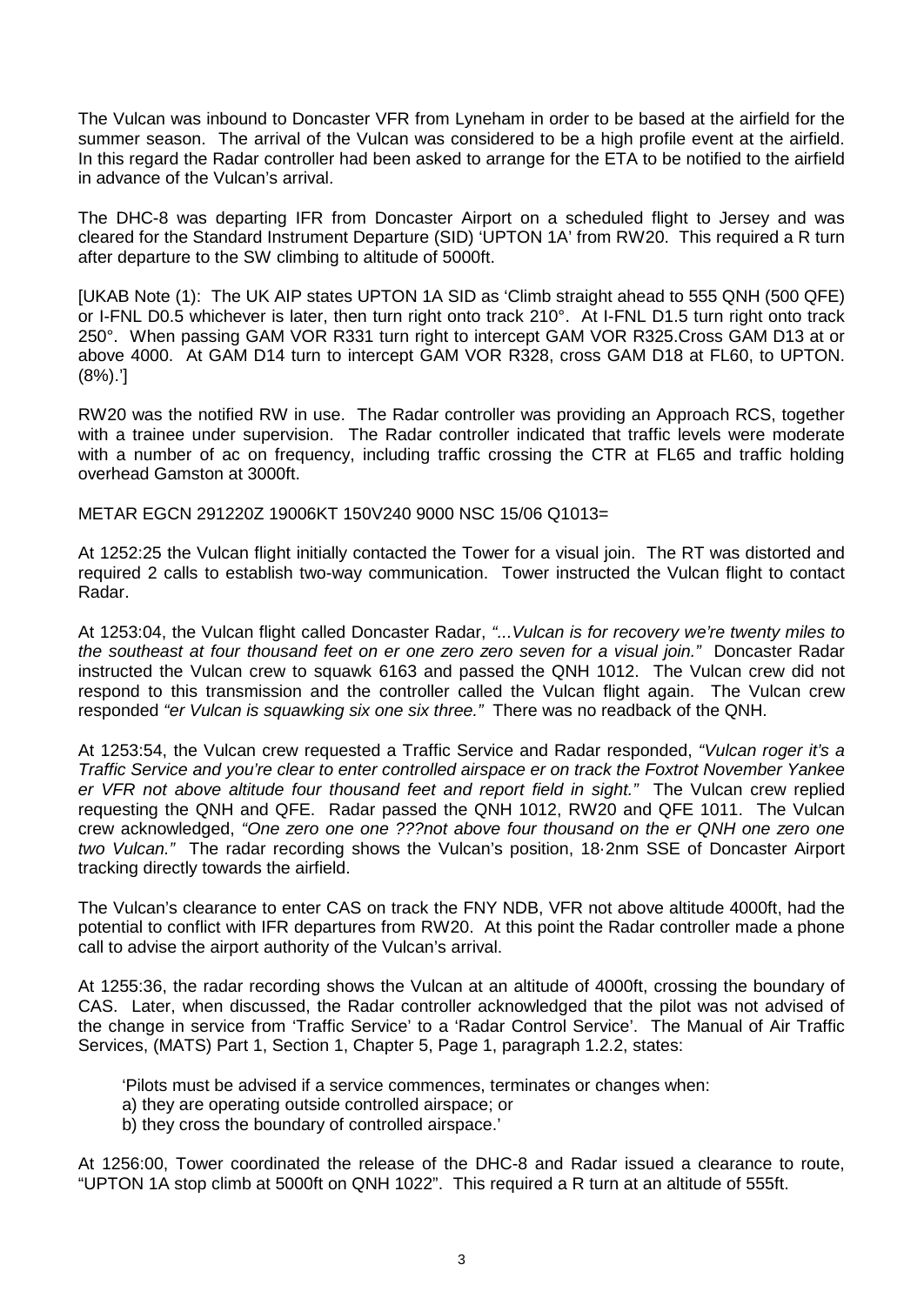At 1257:00, the radar recording shows the Vulcan to be 9·8nm S of Doncaster. The Vulcan flight reported, *"Er Vulcan's clear of Gamston and request further descent for a downwind left hand join."* Radar responded, *"Vulcan Roger you can descend at your discretion traffic shortly getting airborne from Doncaster is a Dash Eight er turning er initially southwest bound before turning northeast bound climbing through your level."* The Vulcan crew responded, *"That's copied are we er clear downwind join."* The Radar controller confirmed, *"Vulcan affirm you can expect a downwind lefthand join for Runway two zero."* The Vulcan crew replied, *"Downwind lefthand join approved Vulcan.*"

Meanwhile, at 1256:38, Tower cleared the DHC8 flight for take-off and passed TI to the DHC-8 on the Vulcan, *"(DHC8)c/s traffic is a Vulcan eight miles south of the airfield erm to the east of climb out to position downwind lefthand visual."* At 1257:35, the Tower confirmed that the DHC-8 flight was cleared for take-off.

Later the Radar controller indicated that the intended plan, was for the DHC-8 to depart to SW, with the Vulcan remaining E of the airfield to join downwind LH for RW20.

At 1257:40, the radar recording shows the Vulcan crossing the extended C/L for RW20 at a range of 8·2nm and tracking NW. In order to confirm the joining instructions Radar transmitted, *"Vulcan confirm you're looking for a downwind lefthand join for Doncaster."* The Vulcan crew did not respond to this transmission.

The Radar controller explained that the phone call to the aerodrome authority had proved distracting. This had resulted in the late recognition of the developing situation and potential conflict with the DHC-8 departure. The Radar controller contacted Doncaster Tower and instructed them to hold the departing DHC-8. The Tower controller advised Radar that the DHC-8 was already rolling.

Radar instructed the Tower to stop the DHC-8 climb at 2000ft and indicated the Vulcan would stop descent at 3000ft.

The Radar controller took over from the trainee and at 1258:01, instructed the Vulcan flight to stop descent at 3000ft, *"Er V-Vulcan er stop descent altitude three thousand feet."* There was no response from the Vulcan crew and the radar recording shows the Vulcan passing altitude 2900ft.

At 1258:20, the radar recording shows the Vulcan at a range of 7nm, indicating altitude 2500ft. The Radar controller called the Vulcan flight again, *"Vulcan Doncaster."* The Vulcan crew replied, *"Vulcan six miles field in sight to Tower."* Radar responded to the Vulcan, *"Yeah maintain three thousand feet Sir three thousand feet there's traffic just airborne below you climbing one thousand feet below."* The Vulcan crew did not respond to this transmission. The radar recording shows the Vulcan now passing altitude 2300ft at a range of 6·1nm tracking 005° on the western side of RW20 climbout.

Also at 1258:20, Tower instructed the DHC-8, *"...if you stop your climb now at two thousand feet."* This was acknowledged by the DHC-8 crew and at 1258:37, the DHC-8 flight was transferred to Radar. The DHC-8 crew's written report indicated that the urgent tone in the Tower controller's voice had caused an uneasy feeling and this would result in the pilot reporting to radar, RW heading, rather than the SID designator.

Following the lack of response to his last instruction, at 1258.40, Radar called the Vulcan, *"Vulcan did you copy."* The Vulcan crew replied, *"Vulcan Vulcan's levelling at two thousand feet."* The radar recording shows the Vulcan at range of 5·5nm indicating altitude 2100ft.

At 1258:50, the departing DHC-8 flight called Radar, *"(DHC8)c/s with you climbing two thousand feet runway heading at the moment."* Radar responded, *"(DHC8)c/s turn left immediately left please heading zero nine zero maintain two thousand."* The DHC8 pilot replied, *"Maintain two thousand left zero nine zero (DHC8)c/s."* The radar recording shows the range between the 2 ac is 3·8nm with the Vulcan indicating altitude 2100ft and the DHC-8 indicating altitude 1300ft.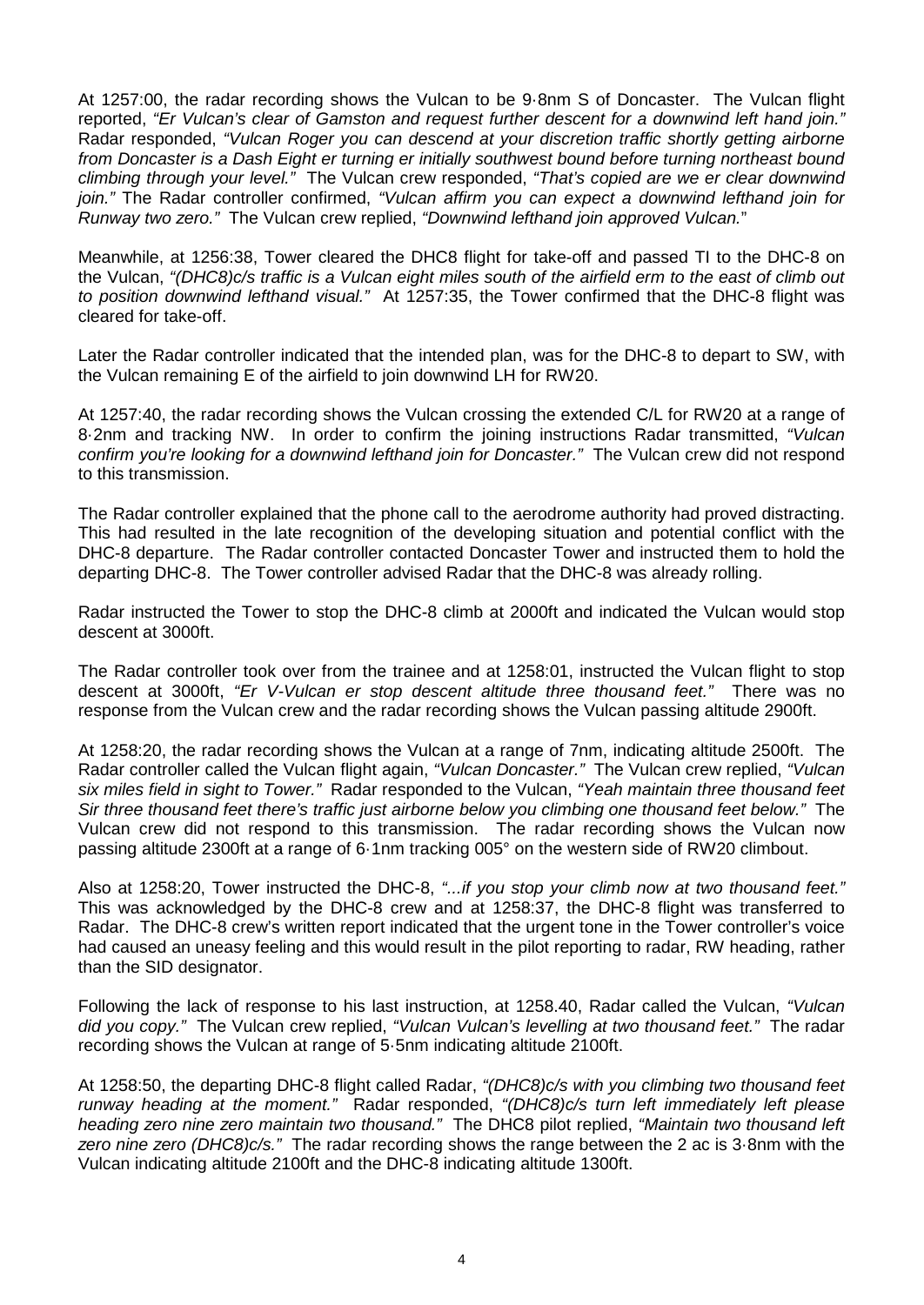At 1259:16 the radar recording shows the 2 ac, at a position 3nm SSW of Doncaster Airport, passing abeam each other at a distance of 1·9nm, with the Vulcan indicating altitude 2100ft and the DHC-8 indicating altitude 1900ft. Radar told the Vulcan flight, *"Vulcan the traffic just airborne in your right two o'clock at two miles turning east."* The Vulcan crew did not respond to the transmission. When the 2 ac had passed abeam, the DHC-8 was instructed to climb to FL60.

The Vulcan was now SW, tracking towards the W side of the airfield. Radar advised the Tower that the Vulcan would now be joining downwind RH. Radar instructed the Vulcan flight, *"and er Vulcan join downwind right hand for Runway two zero the circuits now clear contact the Tower one two eight seven seven five."* The Vulcan crew responded, *"Vulcan was that for us to Tower."* Radar replied, *"Affirm one two eight seven seven five."* There was no readback of the instruction to join downwind RH and the Radar controller did not challenge the Vulcan crew's incomplete readback. The Vulcan then turned R and crossed to the E side of the airfield and joined downwind LH.

The controller was asked if there was any action that might have prevented this incident or similar future occurrence. The controller indicated that the phone call to the airport authority had been distracting and resulted in a delay to the corrective action which would have resolved the situation earlier. The controller indicated that the Vulcan was a heavy, fast ac and considering the type of approach and high profile nature of the arrival, a restriction on all departures would have been appropriate. In addition, with the pilot's agreement, radar vectors to join a LH cct, would have ensured that safety was not compromised.

The controller indicated that the Vulcan pilot's lack of response to various transmissions was frustrating and not helpful in the circumstances. There was some discussion and speculation about the possible reasons. It later became apparent that the Vulcan crew had reported a control problem (Yaw damper) to the Tower on joining the cct. However it was not clear if this may have been a factor and there was not sufficient information to establish a cause for the Vulcan crew's nonresponse to Radar's transmissions. Rule 30 of the RoA states:

'Subject to Rule 31, whilst flying within Class B, Class C or Class D airspace during the notified hours of watch of the appropriate air traffic control unit, the commander of an aircraft shall:

(a) cause a continuous watch to be maintained on the notified radio frequency appropriate to the circumstances; and

(b) comply with any instructions which the appropriate air traffic control unit may give.'

Separation standards are not prescribed for application by ATC between VFR flights or between VFR and IFR flights in Class D airspace. However, ATC has a responsibility to prevent collisions between known flights and to maintain a safe, orderly and expeditious flow of traffic.

The controller had a responsibility to ensure that the Vulcan's routeing to join downwind LH was not in conflict with the departing DHC-8. The Radar controller, acting as the OJTI to the trainee, was distracted by the non-operational telephone call. CAA ATSI considered that this resulted in the situation developing, which the controller was unable to resolve in a satisfactory manner and for which the controller must accept some responsibility.

CAA ATSI considered the lack of response from the Vulcan crew on 6 occasions, was a significant contributory factor that caused a delay in resolving the conflict.

The DHC-8 pilot intuitively recognised that there was a problem and elected to report on RW heading, rather that R onto the SID. This significantly contributed to a resolution of the situation.

#### Recommendation.

CAA ATSI recommends that the ATSU reminds controllers of the requirement to ensure that nonoperational conversations must not be permitted to interfere with a controller's operational duties. MATS Part1, Appendix E, Page 2, paragraph 2, states: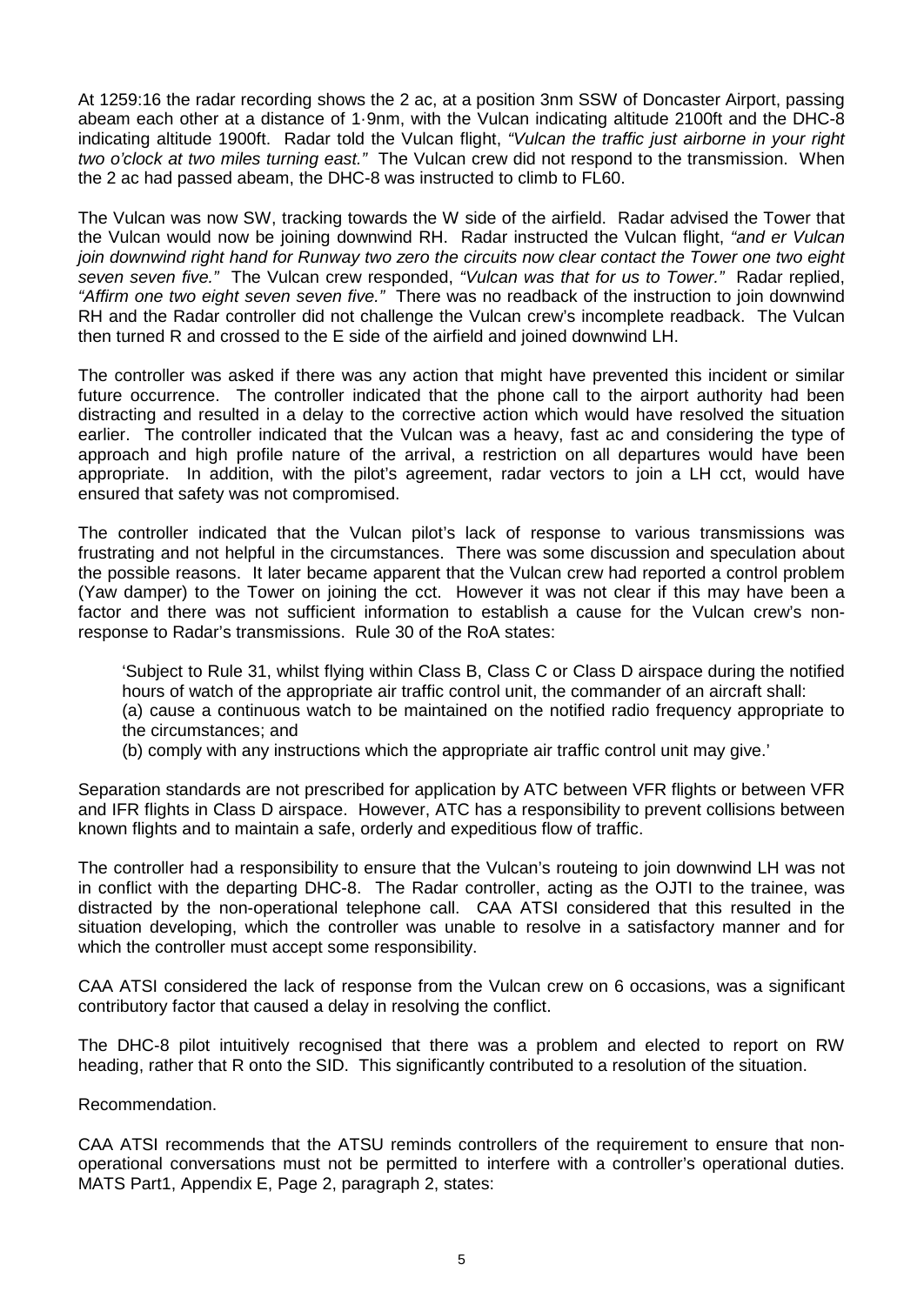'Non-operational and other conversations have the potential to distract a controller from their primary task of providing a safe air traffic service. Examples include telephone conversations with external agencies, such as airline representatives, and discussions between controllers conducted on the telephone, intercom or, in some cases, face to face, following an unplanned traffic situation.

Non-operational conversations must not be permitted to interfere with a controller's operational duties. Procedures at units should ensure that non-urgent telephone calls from external agencies could be accommodated without prejudicing the controller's primary task.'

# **PART B: SUMMARY OF THE BOARD'S DISCUSSIONS**

Information available included reports from the pilots of both ac, transcripts of the relevant RT frequencies, radar video recordings, reports from the air traffic controllers involved and reports from the appropriate ATC authorities.

Several elements highlighted in the comprehensive ATSI report were raised by Members in a lively and lengthy debate. From the initial call to Approach by the Vulcan crew, which was distorted and needed 2 calls to establish 2-way communication, there was a train of events which went unbroken leading to the Airprox. The Vulcan crew did not reply to the instruction to squawk, prompting another transmission from the controller to obtain a read-back but this reply did not include the QNH. The next RT exchange included a clearance to enter CAS, VFR on track to the Doncaster OH, which was answered with an incomplete read-back of the routeing that went unchallenged by the controller. At the time this instruction was issued the Radar controller was not aware of the impending DHC-8 IFR departure. The Radar controller expected the Vulcan would track direct to the OH and be in a position from which its crew would then join the visual cct. It was then that Radar telephoned the Airport Authority. When Tower called for a departure release on the DHC-8, the Radar controller was happy to release the flight on its UPTON 1A departure as he had formulated a plan to allow the Vulcan to join LH downwind which he assumed would keep the ac to the E of the RW20 climbout. So when the Vulcan crew called for further descent he cleared the flight to descend without a level restriction but passed inaccurate TI on the departing DHC-8's routeing once airborne, stating the ac would be turning NE instead of NW after departure before approving the LH downwind join by the Vulcan. Meanwhile the DHC-8 crew had been cleared for take-off by Tower and informed of the Vulcan's expected routeing to the E of the climbout. In passing TI to both flights the controller had discharged his responsibilities with respect to IFR and VFR traffic in Class D airspace; separation standards are not prescribed, and he believed that the ac would not be in confliction if the ac had followed his plan. However, it was apparent to controller Members that even if the Vulcan carried out the Radar controllers plan, flying towards the OH could still conflict with the DHC-8 as the ac could route very close to the extended C/L of the RW before turning R to position downwind LH. Had the controller been more positive with the Vulcan crew by stating that the flight must remain E of the RW20 climbout track and specified a distance, this would have clarified the Vulcan crew's 'air picture' of the traffic situation. When the TI and take-off clearance were issued to the DHC-8 flight, this was the last chance that its crew had to assess the information and elect not to take-off if they were unhappy with the Vulcan's flightpath. The DHC-8 crew was reminded, 1min after the initial take-off clearance and TI were issued, that the flight was cleared for take-off; this delay was thought by Members to have been due to the crew assimilating the traffic situation prior to departing.

From then on the situation deteriorated as the Vulcan did not route direct to the OH but tracked NW, crossing the RW20 climbout at a range of just over 8nm before Radar recognised the situation albeit late. Although the Vulcan's radar return had been garbling with traffic in the GAM area, Members were concerned that Radar allowed himself to be distracted in making the telephone call to the Airport Authority. This led to a late recognition of the Vulcan's flightpath, which was not in accordance with his intended plan, and this had caused the Airprox. He tried to confirm that the Vulcan would be turning R to join downwind LH, however this transmission went unanswered. Radar then tried to stop the DHC-8 departing but the ac was already rolling for take-off so he attempted to apply vertical separation by asking Tower to stop the DHC-8 at 2000ft, advising the ADC that he